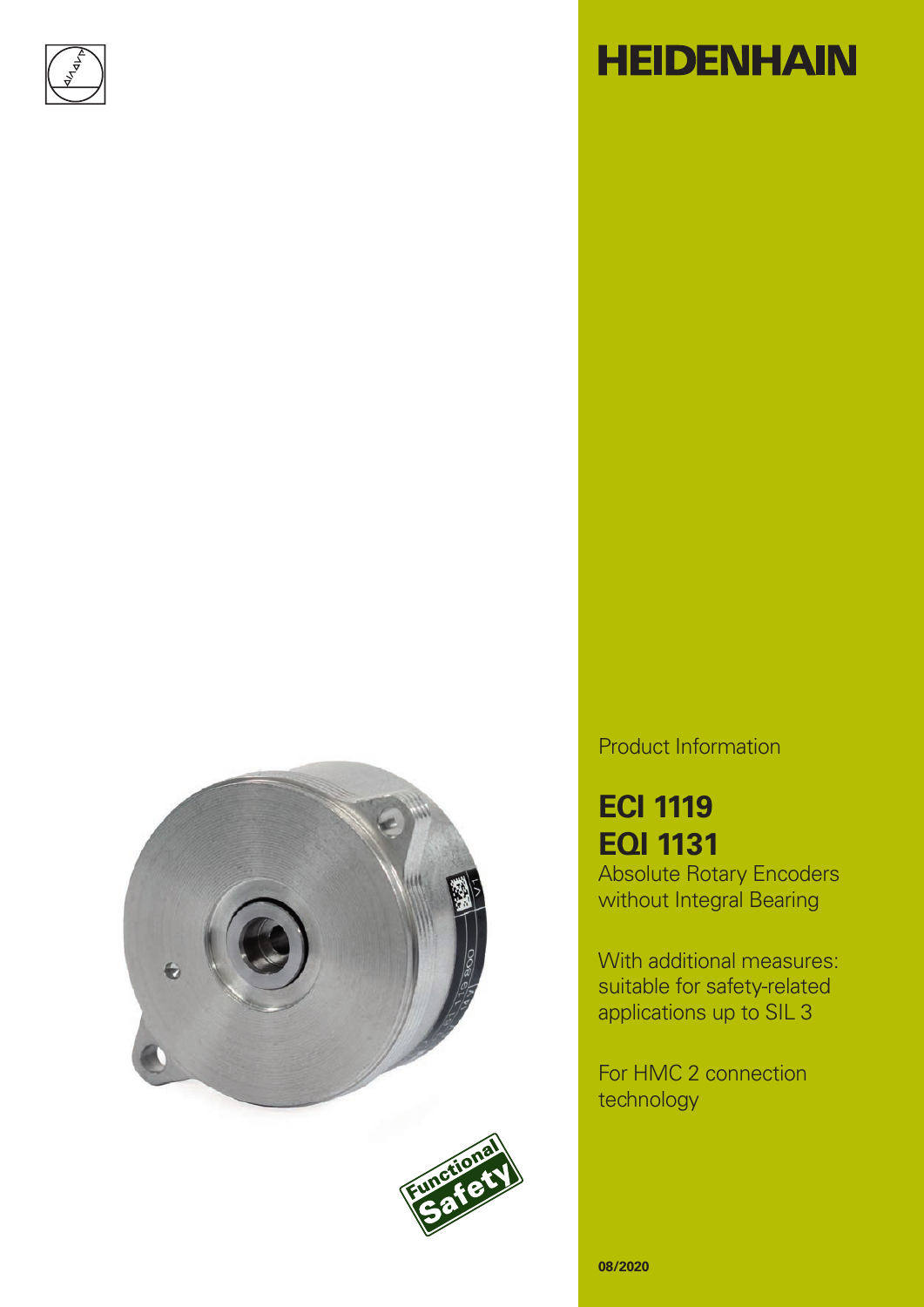## **ECI 1119, EQI 1131**

**Rotary encoders for absolute position values with safe singleturn information**

**• Robust inductive scanning principle**

**• Required mating dimensions with M3x25 central screw and customer-side cost optimization upon request**

- **• Mounting-compatible with photoelectric rotary encoders with 75A stator coupling**
- **• 70C mounting flange**
- **• Blind hollow shaft (Ø 6 mm) for axial clamping without positive-locking element (82A) or with positive-locking element (1KA)**
- 
- $(21.6)$  $(1.7)$  $19.9 \pm 0.5$ 18.3  $2h8$  $WELLA1 = 82A$  $WELLA1 = 1KA$  $\varnothing$ 3.2 M)  $(15)$ 13 ĺМ1  $2.1 \pm 0$ (8)  $\circ$  $\widehat{\omega}$  $2 \pm 0.4$ 14  $\bar{\mathbf{Q}}$  $12.55 \pm 0.3$  $(236.83)$ 36 5)  $(48.9)$  $\frac{1}{2}$ غ ë ₽  $(17)(19)$  $.44 \pm 0.3$  $(4)$  $19.9 + 0.8$  $12 \pm 0.8$  (18 (19.25)  $22.25 + 0.6$ 16 Ø  $0.3$  $5 ± 0.1$ A B  $5:1$  $3:1$ **Required mating dimensions**  $\overline{\wedge}$  $\geq 9$  $(2)$  $90^{\circ}$  ...  $120^{\circ}$  3.55 M3  $2+0.1$ ি  $\Theta$  0.1 D  $0.01$  A  $\overline{D}$  $2^{\circ}$ B  $\bigcap$  $2.3 \pm 0.$  $\geq$  Ø 9.3  $\geq 2.3$  $+0.3$ ē  $\geq 11$  $\sqrt{B}$  $\boxed{= 0.04 \, \text{B}}$ 36.8E7<sup> $\odot$ </sup>  $\odot$ E 2G8 Ø 14  $\varnothing$  6q7  $70.02$  A  $70.05$  A  $\circ$  $70.1$  A  $6$  $\circ$   $\circ$  0.06 A  $\frac{C}{3:1}$  $2\pm0.5$  (ECN/EQN)  $1.6 + 0.1$ ഭ 4 (FCI/FOI)  $\circled{2}$  $\leq 0.4$ C  $(0±0.3$  (ECI/EBI)  $70.05$  A  $\odot$  $\Box$  = Bearing of mating shaft  $\leq$  Ø 7.5 M1 = Measuring point for operating temperature  $\circledR$  $60^{\circ}$ M2 = Measuring point for vibration 1 = Contact surface of slot 2 = Chamfer at start of thread is obligatory for material bonding anti-rotation lock<br>  $\frac{3}{2}$  = Shaft surface: ensure full-surface contact l ෩  $24.5 + 0.$  $=$  Shaft surface; ensure full-surface contact!  $\overline{\circ}$ 4 = Slot required only for ECN/EQN and ECI/EQI with WELLA1 =  $1$ KA<br>5 = ECI/EQI flange surface; ensure full-surface contact!  $\circledcirc$  $\leq 0.7$ = ECI/EQI flange surface; ensure full-surface contact! 6 = ECN/EQN coupling surface 7 = Maximum permissible deviation between shaft surface and coupling surface;
- comparison of mounting tolerances and thermal expansion, of which  $\pm 0.15$  mm of dynamic axial motion is permitted (ECN/EQN) 8 = Mounting clearance, maximum permissible deviation between shaft surface and flange surface;
- comparison of mounting tolerances and thermal expansion; dynamic motion permissible in the entire range (ECI/EQI) 9 = ECI/EBI flange surface; ensure full-surface contact!
- 10 = Undercut
- 11 = Possible centering hole
- 12 = Distance to cover; consider the opening for pin header, header connector, and wires
- 13 = Screw: ISO 4762 M3x10 8.8 MKL; tightening torque: 1 Nm  $\pm$ 0.1 Nm
- 14 = Screw: ISO 4762 M3x25 8.8 MKL; tightening torque: 1 Nm  $\pm$ 0.1 Nm
- 15 = Positive-locking element; ensure correct engagement in slot (e.g., by measuring the device overhang)<br>16 = Direction of shaft rotation for ascending position values
- = Direction of shaft rotation for ascending position values
- $17 = 15$ -pin header
- 18 = Dimension for JH standard cable
- 19 = Consider installation space for cable



mm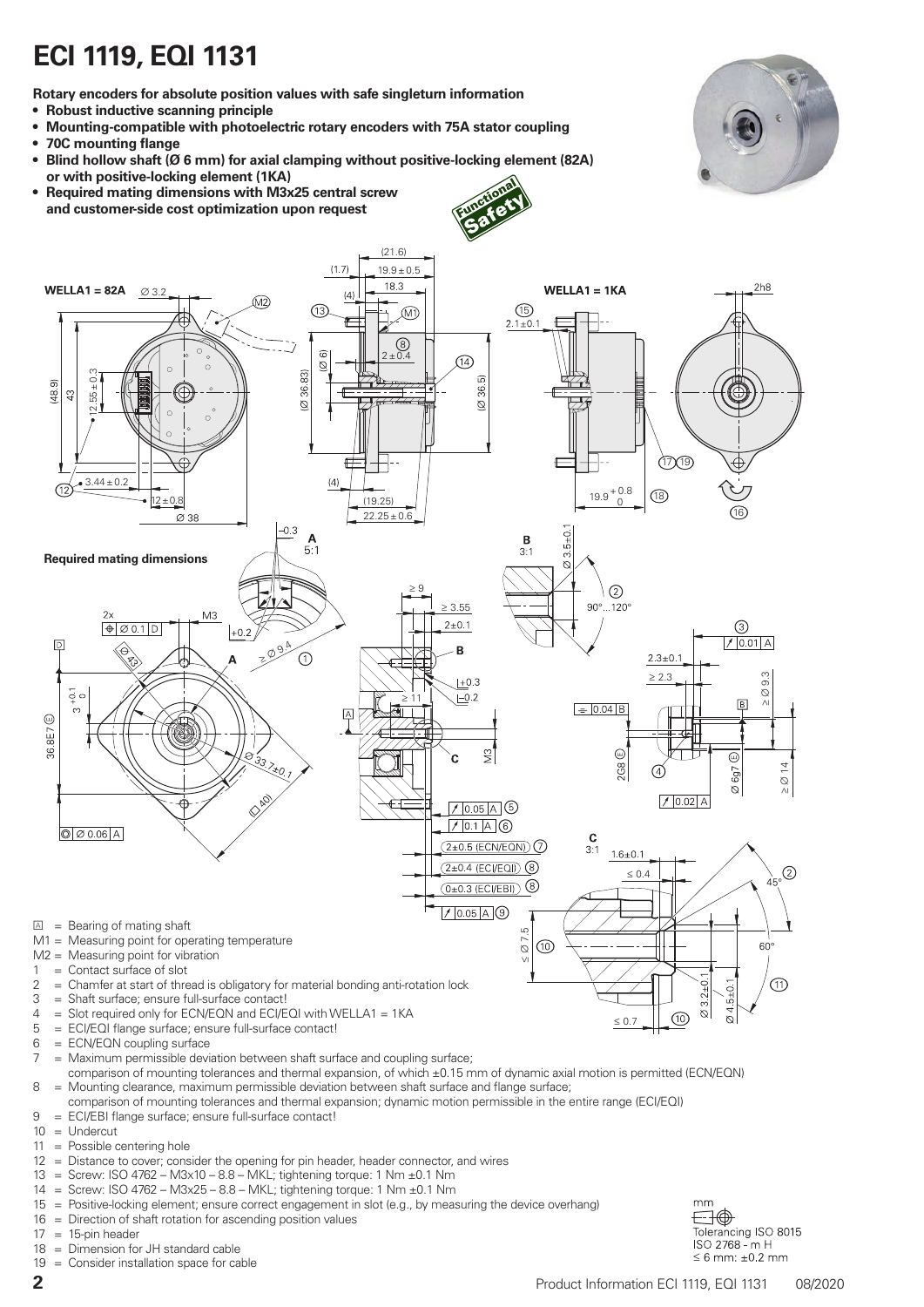| <b>Specifications</b>                                                     | ECI 1119 - Singletum                                                                                                                                                                                                                                                                                                                                                   | EQI 1131 - Multitum                                                                     |  |  |
|---------------------------------------------------------------------------|------------------------------------------------------------------------------------------------------------------------------------------------------------------------------------------------------------------------------------------------------------------------------------------------------------------------------------------------------------------------|-----------------------------------------------------------------------------------------|--|--|
| <b>Functional safety</b><br>for applications up to                        | As single-encoder system for monitoring and closed-loop functions:<br>• SIL 2 as per EN 61508 (further basis for testing: EN 61800-5-2)<br>• Category 3, PL d as per EN ISO 13849-1:2015<br>With additional measures as per Document 1277016: suitable for safety-related applications up to<br>SIL 3 or Category 4, PL e<br>Safe in the singleturn range              |                                                                                         |  |  |
| PFH <sup>1</sup>                                                          | SIL 2: $\leq$ 15 $\cdot$ 10 <sup>-9</sup> (probability of dangerous failure per hour)<br>SIL 3: $\leq$ 2 $\cdot$ 10 <sup>-9</sup>                                                                                                                                                                                                                                      |                                                                                         |  |  |
| Safe position <sup>2)</sup>                                               | Encoder: $\pm 0.88^\circ$ (safety-related measuring step SM = $0.35^\circ$ )<br>Mechanical coupling for 82A shaft: $\pm 0^{\circ}$ ; for 1KA shaft: $\pm 2^{\circ}$ ; (fault exclusion for loosening of shaft<br>coupling and stator coupling; designed for accelerations at the stator: $\leq 400$ m/s <sup>2</sup> ,<br>and the rotor: $\leq 600$ m/s <sup>2</sup> ) |                                                                                         |  |  |
| <b>Interface</b>                                                          | EnDat 3                                                                                                                                                                                                                                                                                                                                                                |                                                                                         |  |  |
| Ordering designation                                                      | E30-R2                                                                                                                                                                                                                                                                                                                                                                 |                                                                                         |  |  |
| Position values per revolution                                            | 524 288 (19 bits)                                                                                                                                                                                                                                                                                                                                                      |                                                                                         |  |  |
| <b>Revolutions</b>                                                        | $\overline{\phantom{0}}$                                                                                                                                                                                                                                                                                                                                               | 4096 (12 bits)                                                                          |  |  |
| <b>XEL.time HPFout</b><br>data rate                                       | $\leq$ 11 µs at 12.5 Mbit/s<br>$\leq$ 8.2 µs at 25 Mbit/s                                                                                                                                                                                                                                                                                                              |                                                                                         |  |  |
| System accuracy                                                           | ±120''                                                                                                                                                                                                                                                                                                                                                                 |                                                                                         |  |  |
| <b>Electrical connection</b>                                              | 15-pin PCB connector (with connection for external temperature sensor) <sup>3)</sup>                                                                                                                                                                                                                                                                                   |                                                                                         |  |  |
| Cable length                                                              | At 12.5 Mbit/s: $\leq 100$ m; at 25 Mbit/s: $\leq 40$ m                                                                                                                                                                                                                                                                                                                |                                                                                         |  |  |
| Supply voltage                                                            | DC 4 V to 14 V                                                                                                                                                                                                                                                                                                                                                         |                                                                                         |  |  |
| Current consumption (typical)                                             | At 12 V: 45 mA (without communication)                                                                                                                                                                                                                                                                                                                                 | At 12 V: 50 mA (without communication)                                                  |  |  |
| Power consumption <sup>4)</sup> (max.)                                    | At 4 V: $\leq$ 850 mW; at 14 V: $\leq$ 900 mW                                                                                                                                                                                                                                                                                                                          | At 4 V: $\leq$ 950 mW; at 14 V: $\leq$ 1000 mW                                          |  |  |
| <b>Shaft</b>                                                              | Blind hollow shaft (Ø 6 mm) for axial clamping without positive-locking element (82A) or with positive-<br>locking element (1KA)                                                                                                                                                                                                                                       |                                                                                         |  |  |
| Shaft speed                                                               | $\leq 15000$ rpm                                                                                                                                                                                                                                                                                                                                                       | $\leq 12000$ rpm                                                                        |  |  |
| Moment of inertia of rotor                                                | $0.2 \cdot 10^{-6}$ kgm <sup>2</sup>                                                                                                                                                                                                                                                                                                                                   |                                                                                         |  |  |
| Angular acceleration of rotor                                             | $\leq 1 \cdot 10^5$ rad/s <sup>2</sup>                                                                                                                                                                                                                                                                                                                                 |                                                                                         |  |  |
| Axial motion of measured shaft                                            | $\leq \pm 0.4$ mm                                                                                                                                                                                                                                                                                                                                                      |                                                                                         |  |  |
| Vibration 55 Hz to 2000 $Hz^{5}$<br><b>Shock 6 ms</b>                     | <i>Stator:</i> ≤ 400 m/s <sup>2</sup> ; <i>rotor:</i> ≤ 600 m/s <sup>2</sup> (EN 60068-2-6)<br>$\leq$ 2000 m/s <sup>2</sup> (EN 60068-2-27)                                                                                                                                                                                                                            |                                                                                         |  |  |
| <b>Operating temperature</b>                                              | -40 °C to 110 °C                                                                                                                                                                                                                                                                                                                                                       |                                                                                         |  |  |
| <b>Trigger threshold</b><br>of error message for<br>excessive temperature | 125 °C (measuring accuracy of internal temperature sensor: ±1 K)                                                                                                                                                                                                                                                                                                       |                                                                                         |  |  |
| <b>Relative humidity</b>                                                  | $\leq$ 93 % (40 °C/21 d as per EN 60068-2-78); condensation excluded                                                                                                                                                                                                                                                                                                   |                                                                                         |  |  |
| <b>Protection class EN 60529</b>                                          | IP <sub>00</sub>                                                                                                                                                                                                                                                                                                                                                       |                                                                                         |  |  |
| <b>Mass</b>                                                               | $\approx 0.04$ kg                                                                                                                                                                                                                                                                                                                                                      |                                                                                         |  |  |
| <b>ID</b> number                                                          | 1259551-01/-51 <sup>6)</sup> (shaft: 1KA)<br>1259551-02/-52 <sup>6)</sup> (shaft: 82A)                                                                                                                                                                                                                                                                                 | 1259552-01/-51 <sup>6)</sup> (shaft: 1KA)<br>1259552-02/-52 <sup>6)</sup> (shaft: 82A)) |  |  |

 $\frac{1}{2}$  For use at ≤ 2000 m above sea level

<sup>2)</sup> Further tolerances may arise in subsequent electronics after position value comparison (contact mfr. of subsequent electronics)<br><sup>3)</sup> See *Temperature measurement in motors* in the *Encoders for Servo Drives* brochure

4) See *General electrical information* in the *Interfaces of HEIDENHAIN Encoders* brochure or at *www.heidenhain.de*

 $^{5)}$  10 Hz to 55 Hz, 4.9 mm constant peak to peak<br><sup>6)</sup> Rotary encoders in collective package

Product Information ECI 1119, EQI 1131 08/2020 **3**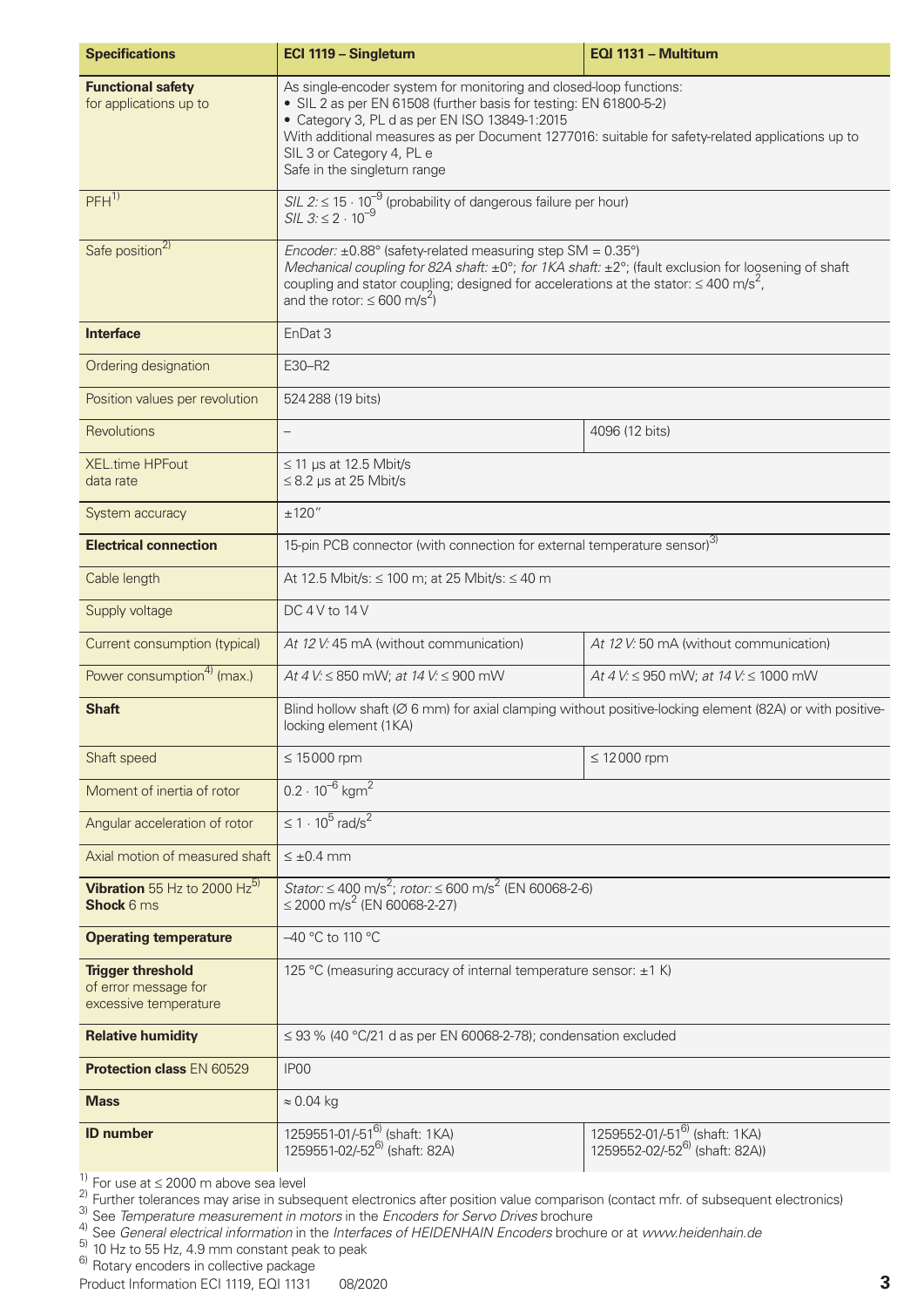## **Mounting**

The blind hollow shaft of the rotary encoder is slid onto the measured shaft and fastened with a central screw. It is particularly important to ensure that the positive-locking element of the 1KA rotary encoder shaft securely engages the corresponding slot in the measured shaft. The stator is positioned for mounting via a centering diameter and fastened with two mounting screws. Use screws with material bonding anti-rotation lock (see *Mounting accessories*).



For the customer-side mounting design, aluminum and steel are permissible materials for the customer's shaft and the customer's stator.

In addition, consider the material data and other material characteristics in the *Encoders for Servo Drives* brochure (ID 208922-xx).

### **Integrated temperature evaluation**

This rotary encoder features a temperature sensor integrated into the encoder electronics and an evaluation circuit for an external temperature sensor. In both cases, the respective digitized temperature value is transmitted purely serially via the EnDat protocol. Bear in mind that neither the temperature measurement nor its transmission is safe in terms of functional safety. Regarding the internal temperature sensor (FID 0x21 SENSOR\_TEMP\_ INT), the rotary encoder supports the two-stage cascaded signaling of a temperature exceedance. This signaling consists of an EnDat warning and an EnDat error message. In compliance with the EnDat specification, when the temperature reaches the warning threshold for temperature exceedance of the internal temperature sensor, an EnDat warning is issued (HPF.STATUS.W "collective warning bit"). In addition, bit 26 (W10) "Temperature warning threshold exceeded" is set in the LPF with the FID=ERRMSG. This warning threshold for the internal temperature sensor is stored in the parameter SET.tempWarn-Level and can be individually adjusted. A device-specific default value is saved here before shipping. The temperature measured by the internal temperature sensor is higher by a device-specific and application-specific amount than the temperature at measuring point M1, as shown in the dimension drawing.

The encoder features a further, albeit non-adjustable trigger threshold for the EnDat error message (HPF.STATUS.F "collective error bit"). In addition, bit 8 (A8) "Permissible ambient conditions exceeded" is set in the LPF with the FID=ERRMSG. This trigger threshold is different depending on the encoder model and is provided in the specifications. HEIDEN-HAIN recommends adjusting the warning threshold based on the application such that this threshold is sufficiently below the trigger threshold for the "Temperature exceeded" EnDat error message. Compliance with the operating temperature at measuring point M1 is required for adherence to the encoder's intended and proper use.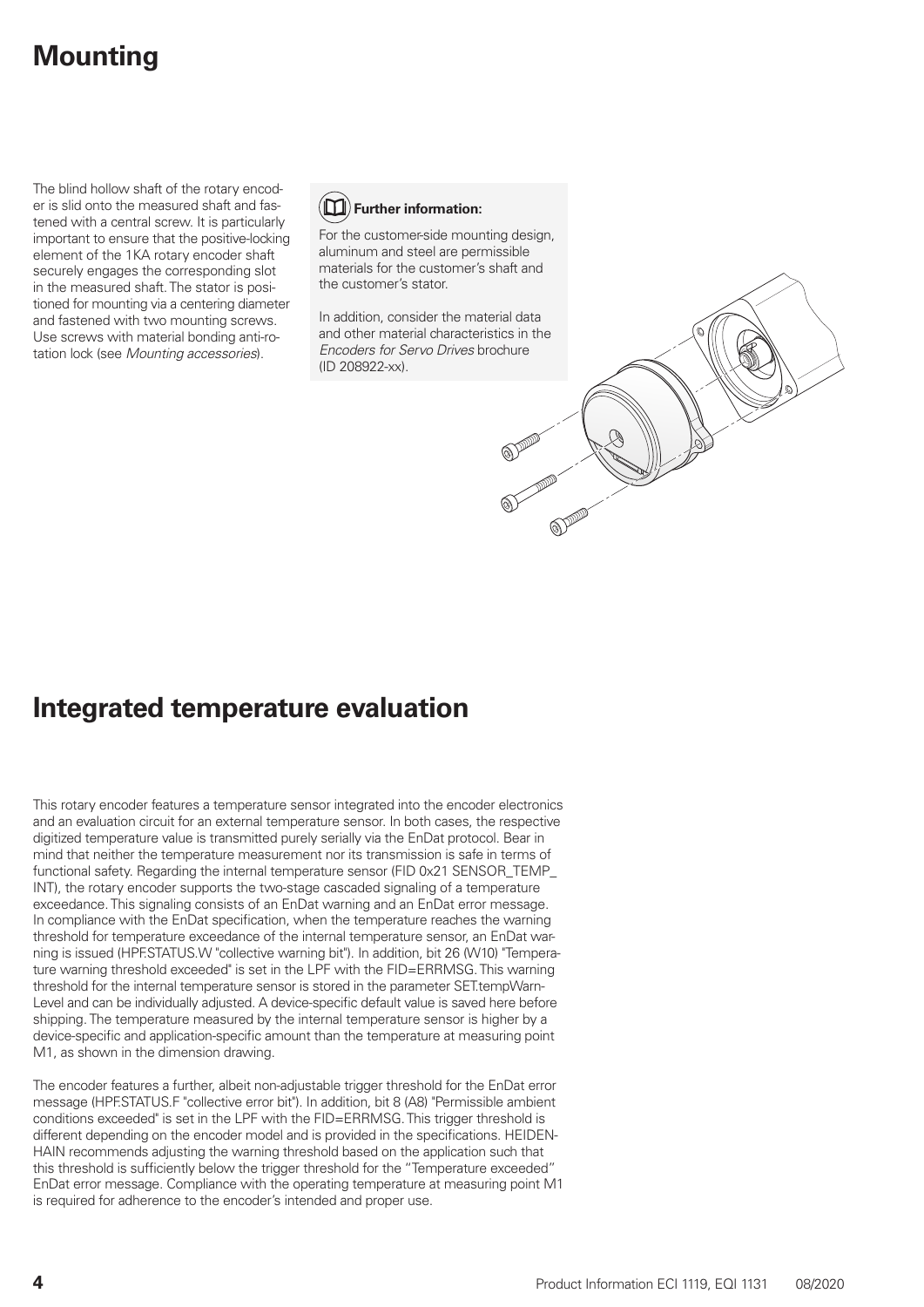#### **Mounting accessories**

#### **Screws**

Screws (central screw, mounting screws) are not included in delivery. They can be ordered separately.

| <b>ECN 1119/EQN 1131</b>                        | Screws <sup>1)</sup>   |              | <b>Quantity</b> |
|-------------------------------------------------|------------------------|--------------|-----------------|
| <b>Central screw</b><br>for fastening the shaft | ISO 4762-M3×25-8.8-MKL | ID 202264-86 | 10 or 100       |
| <b>Mounting screw</b><br>for flange             | ISO 4762-M3×10-8.8-MKL | ID 202264-87 | 20 or 200       |

 $1)$  With coating for material bonding anti-rotation lock

Please refer to the information about screws from HEIDENHAIN in the *Encoders for Servo Drives* brochure, in the chapter *General mechanical information* under *Screws with material bonding anti-rotation lock*.

#### **Mounting aid**

To avoid damage to the cable, use the mounting aid to connect and disconnect the cable assembly. Apply pulling force only to the connector of the cable assembly and not to the wires.

ID 1075573-0

ID 1075573-01

#### **Mounting aid**

For turning the encoder shaft from the rear side. This facilitates finding the positivelocking connection between the encoder and measured shaft.

ID 821017-03

#### **EnDat 3 adapter**

Adapter for connecting an encoder with EnDat 3 (E30-R2) to the PWM 21

ID 1317260-01





**For further mounting information and mounting aids, please refer to the mounting instructions and the** *Encoders for Servo Drives* **brochure. The mounting quality can be tested with the PWM 21 and the ATS software. For selection of the software, please contact HEIDENHAIN.**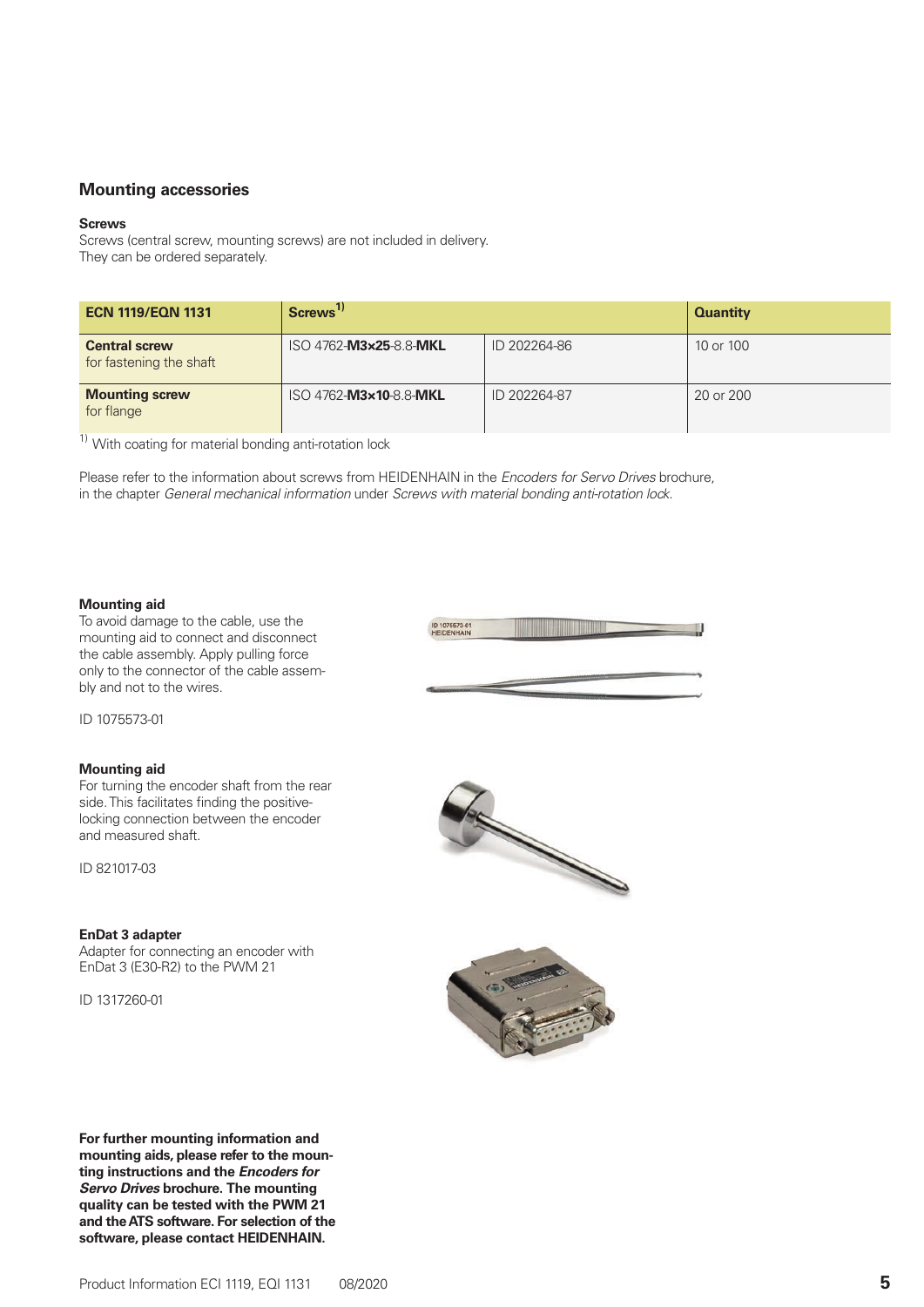## **Electrical connection**

#### **Cables**

| <b>ETFE output cable inside the motor</b> $\varnothing$ 1.8 mm 2 x 0.15 mm <sup>2</sup> , without shield but with ETFE wires $\varnothing$ 2.2 mm 2 x 0.15 mm <sup>2</sup> for<br>temperature sensor; $A_P = 0.15$ mm <sup>2</sup>                                                     |  |            |  |  |
|----------------------------------------------------------------------------------------------------------------------------------------------------------------------------------------------------------------------------------------------------------------------------------------|--|------------|--|--|
| 15-pin PCB connector (female) and stripped cable end<br>2 x ETFE twisted single wires (communication),<br>2 x ETFE single wires (length: 0.10 m) with heat shrink<br>tubing (temperature sensor)                                                                                       |  | 1302347-xx |  |  |
| 15-pin PCB connector (female) and 8-pin SpeedTEC<br>angle flange socket (male)<br>2 x ETFE twisted single wires (communication),<br>2 x ETFE single wires (length: 0.10 m) with heat shrink<br>tubing and 2-pin connector (male) for temperature<br>sensor                             |  | 1279930-xx |  |  |
|                                                                                                                                                                                                                                                                                        |  |            |  |  |
| <b>PUR adapter cable</b> $\varnothing$ 9.3 mm with external shield;<br>$4 \times 0.5$ mm <sup>2</sup> (power wires)<br>$2 \times 0.34$ mm <sup>2</sup> (shielded brake wires)<br>$2 \times 0.14$ mm <sup>2</sup> (shielded communication wires); A <sub>P</sub> = 0.14 mm <sup>2</sup> |  |            |  |  |
| 8-pin M12 straight SpeedTEC connector (female);<br>3-pin header connector (for power);<br>4-pin header (for brake) and<br>15-pin D-sub connector (male, for communication)                                                                                                             |  | 1279881-xx |  |  |

Connecting element must be suitable for the maximum clock frequency used.

#### **Note for safety-related applications:**

• Conformity with the EMC Directive must be ensured in the complete system!

SpeedTEC is a registered trademark of TE Connectivity Industrial GmbH.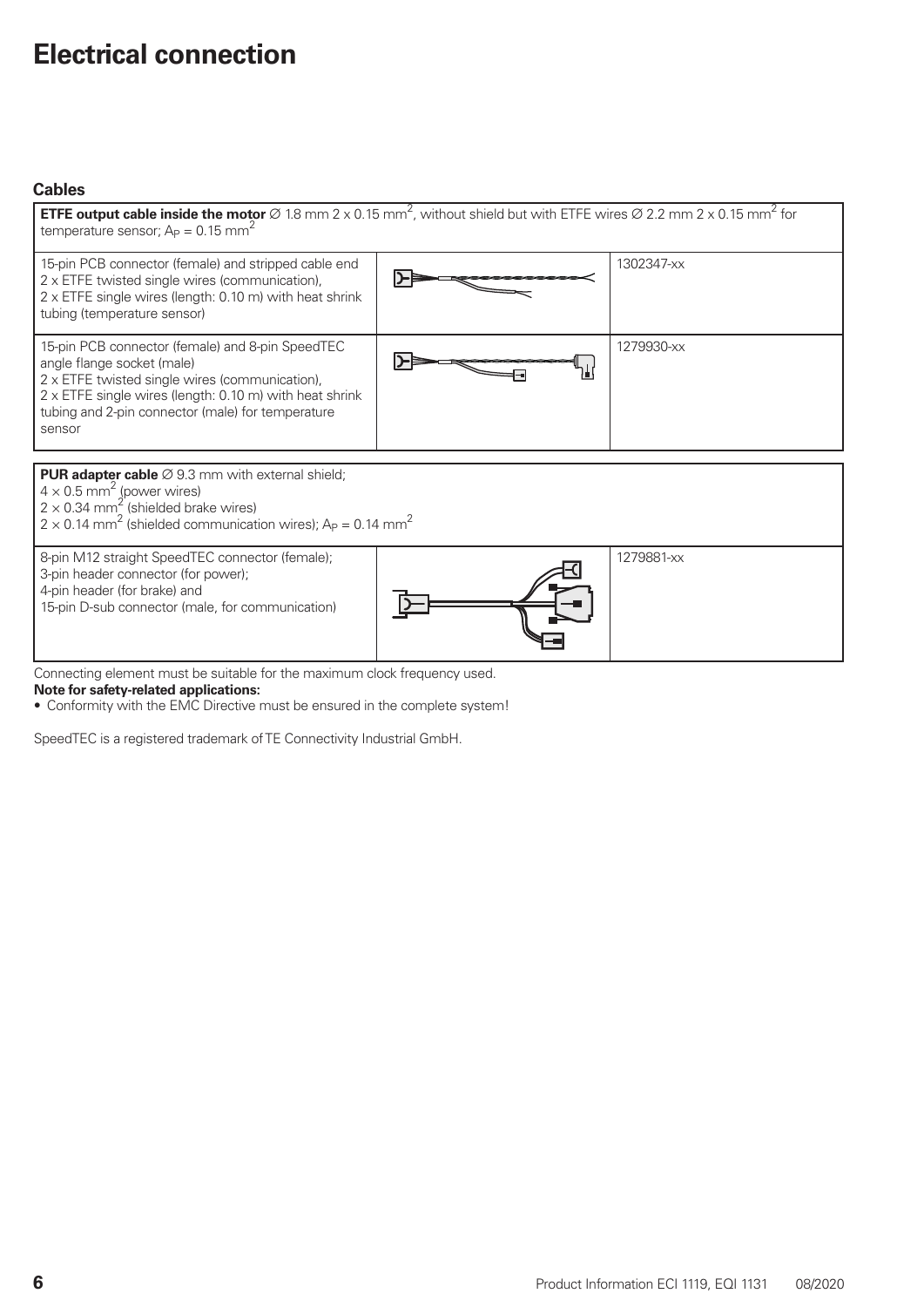#### **Pin layout of ECI, EQI**

**8**

**8-pin M12 SpeedTEC angle flange socket**









|          | <b>Encoder</b>   |                                     |                |       |
|----------|------------------|-------------------------------------|----------------|-------|
|          |                  | Power supply / Serial data transfer | Other signals  |       |
| $\Box$ 8 | A                | B                                   |                |       |
| 日 15     | 9                | 10                                  | 5              | 6     |
| $\Box$ 2 |                  |                                     | $\overline{2}$ |       |
|          | $P$ _SD+ $^{1)}$ | $P_{B}^{-}SD^{-1}$                  | $T + 2$        | $T-2$ |
|          | Violet           | Yellow                              | <b>Brown</b>   | Green |

 $2$  /  $\bigcirc$   $4$   $\setminus$  1 3 4

D A  $C^{\infty}$   $\mathcal{A}$  and  $\mathcal{A}$  by  $\mathcal{B}$ 

|            | <b>Motor</b> |               |              |  |   |           |
|------------|--------------|---------------|--------------|--|---|-----------|
|            |              | <b>Brake</b>  | <b>Power</b> |  |   |           |
| $\equiv$ 8 | ັ            | IJ            |              |  |   |           |
|            | Brake +      | <b>Brake-</b> |              |  | W | <b>PE</b> |

1) Power supply and data: P\_SD+ contains U<sub>P</sub>; P\_SD– contains 0 V<br><sup>2)</sup> Connections for external temperature sensor; evaluation optimized for KTY 84-130, PT 1000, and other sensors; (see *Temperature measurement in motors* in the *Encoders for Servo Drives* brochure)

**Cable shield** connected to housing;  $U_P$  = Power supply voltage

Vacant pins or wires must not be used!

**Note on safety-related applications:** only completely assembled HEIDENHAIN cables are qualified for this. Do not modify cables or exchange their connectors without first consulting with HEIDENHAIN Traunreut!

SpeedTEC is a registered trademark of TE Connectivity Industrial GmbH.